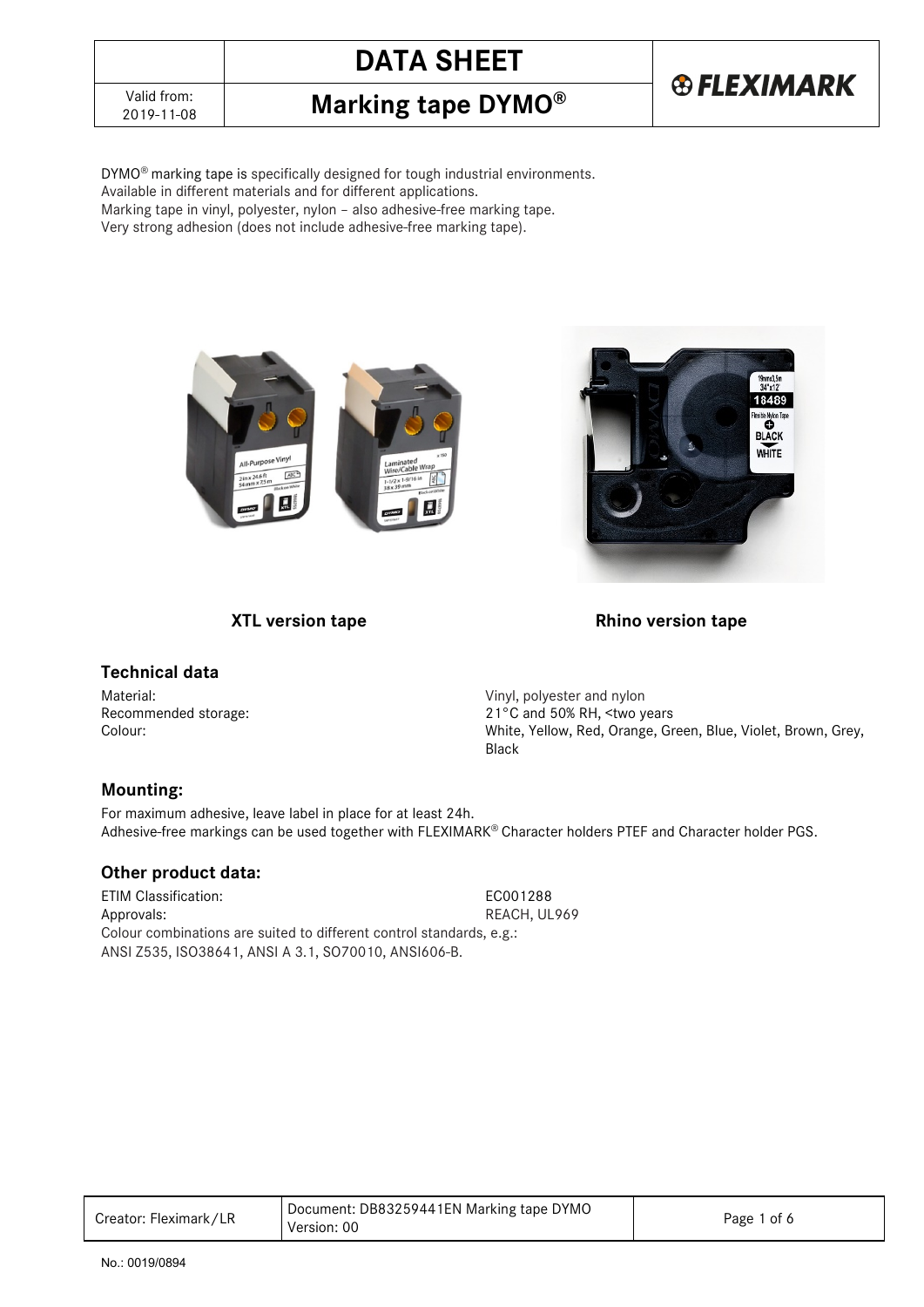**Marking tape DYMO®** 



| <b>ENVIRON-</b><br><b>MENT</b><br><b>SURFACE</b> | Heat/<br>Cold-resistant | <b>UV-resistant</b>    | Oil-resistant | Water-resistant        | <b>Chemical-resistant</b> |
|--------------------------------------------------|-------------------------|------------------------|---------------|------------------------|---------------------------|
| Cable/Wire                                       | Nylon*                  | Vinyl*                 | Vinyl*        | Vinyl*                 | Vinyl*                    |
|                                                  | Shrink tube             | Shrink tube            | Shrink tube   | Shrink tube            | Shrink tube               |
| <b>Curved surface</b>                            | Nylon*<br>Vinyl         | Vinyl*<br><b>Nylon</b> | Vinyl*        | Vinyl*<br><b>Nylon</b> | Vinyl*                    |
| <b>Flat surface</b>                              | Polyester*              | Polyester*             | Polyester*    | Polyester*             | Polyester*                |
|                                                  | <b>Nylon</b>            | Vinyl                  | Vinyl         | <b>Vinyl</b>           | Vinyl                     |
| <b>Structured</b>                                | Polyester*              | Vinyl*                 | Vinyl*        | Vinyl*                 | Vinyl*                    |
| surface                                          | <b>Nylon</b>            | Polyester              | Polyester     | Polyester              | Polyester                 |

## **Product data:**

#### **Vinyl, DYMO® Rhino**

Flexibility, a strong adhesive and high resistance to chemicals. Suitable for many applications. The colour combinations are adapted to different Control Standards. (ANSI Z535, ISO3864, ANSI A 13.1, ISO7010, ANSI606-B). Laminated vinyl tape is provided with a laminate to wrap around the cable and over the text

| E-nummer | Lapp        | <b>Article designation</b> | Width | Length | Colour       | Text         | PU           |
|----------|-------------|----------------------------|-------|--------|--------------|--------------|--------------|
|          | article no. |                            | mm    | mm     |              |              |              |
| 2972121  | 83259441    | Vinyl 12 BK/YE             | 12    | 5.5    | Yellow       | <b>Black</b> | 1            |
| 2972122  | 83259442    | Vinyl 19 BK/YE             | 19    | 5.5    | Yellow       | <b>Black</b> | 1            |
| 1693065  | 61800366    | Vinyl 24 BK/YE             | 24    | 5.5    | Yellow       | <b>Black</b> | 1            |
| 2972132  | 83259452    | Vinyl 9 BK/WH              | 9     | 5.5    | White        | Black        | 1            |
| 2972133  | 83259453    | Vinyl 12 BK/WH             | 12    | 5.5    | White        | <b>Black</b> | 1            |
| 2972134  | 83259454    | Vinyl 19 BK/WH             | 19    | 5.5    | White        | <b>Black</b> | 1            |
| 1693052  | 61800361    | Vinyl 24 BK/WH             | 24    | 5.5    | White        | <b>Black</b> | 1            |
| 1693061  | 61800362    | Vinyl 12 WH/RD             | 12    | 5.5    | Red          | White        | 1            |
| 1693062  | 61800363    | Vinyl 19 WH/RD             | 19    | 5.5    | Red          | White        | 1            |
| 1693063  | 61800364    | Vinyl 24 WH/RD             | 24    | 5.5    | Red          | White        | 1            |
| 2972124  | 83259444    | Vinyl 12 BK/OR             | 12    | 5.5    | Orange       | <b>Black</b> | 1            |
| 2972125  | 83259445    | Vinyl 19 BK/OR             | 19    | 5.5    | Orange       | <b>Black</b> | 1            |
| 1693064  | 61800365    | Vinyl 24 BK/OR             | 24    | 5.5    | Orange       | Black        | 1            |
| 1693066  | 61800367    | Vinyl 12 WH/GN             | 12    | 5.5    | Green        | White        | 1            |
| 1693067  | 61800368    | Vinyl 19 WH/GN             | 19    | 5.5    | Green        | White        | 1            |
| 1693068  | 61800369    | Vinyl 24 WH/GN             | 24    | 5.5    | Green        | White        | $\mathbf{1}$ |
| 1693069  | 61800370    | Vinyl 12 WH/BU             | 12    | 5.5    | Blue         | White        | $\mathbf{1}$ |
| 1693071  | 61800371    | Vinyl 19 WH/BU             | 19    | 5.5    | Blue         | White        | 1            |
| 1693082  | 61800372    | Vinyl 24 WH/BU             | 24    | 5.5    | Blue         | White        | 1            |
| 1693083  | 61800373    | Vinyl 12 WH/VL             | 12    | 5.5    | Violet       | White        | 1            |
| 1693084  | 61800374    | Vinyl 19 WH/VL             | 19    | 5.5    | Violet       | White        | 1            |
| 1693089  | 61800375    | Vinyl 24 WH/VL             | 24    | 5.5    | Violet       | White        | 1            |
| 1693092  | 61800376    | Vinyl 12 WH/BR             | 12    | 5.5    | Brown        | White        | $\mathbf{1}$ |
| 1693093  | 61800377    | Vinyl 19 WH/BR             | 19    | 5.5    | <b>Brown</b> | White        | 1            |
| 1693094  | 61800378    | Vinyl 24 WH/BR             | 24    | 5.5    | Brown        | White        | 1            |
| 1693096  | 61800379    | Vinyl 12 BL/GY             | 12    | 5.5    | Grey         | <b>Black</b> | 1            |
| 1693097  | 61800380    | Vinyl 19 BL/GY             | 19    | 5.5    | Grey         | <b>Black</b> | 1            |
| 1693098  | 61800381    | Vinyl 24 BL/GY             | 24    | 5.5    | Grey         | <b>Black</b> | $\mathbf{1}$ |
| 1693099  | 61800382    | Vinyl 9 WH/BK              | 9     | 5.5    | Black        | White        | 1            |
| 1693101  | 61800383    | Vinyl 12 WH/BK             | 12    | 5.5    | <b>Black</b> | White        | 1            |
| 1693103  | 61800384    | Vinyl 19 WH/BK             | 19    | 5.5    | Black        | White        | 1            |
| 1693105  | 61800385    | Vinyl 24 WH/BK             | 24    | 5.5    | Black        | White        | 1            |

| Creator: Fleximark/LR | Document: DB83259441EN Marking tape DYMO<br>Version: 00 | Page 2 of 6 |
|-----------------------|---------------------------------------------------------|-------------|
|-----------------------|---------------------------------------------------------|-------------|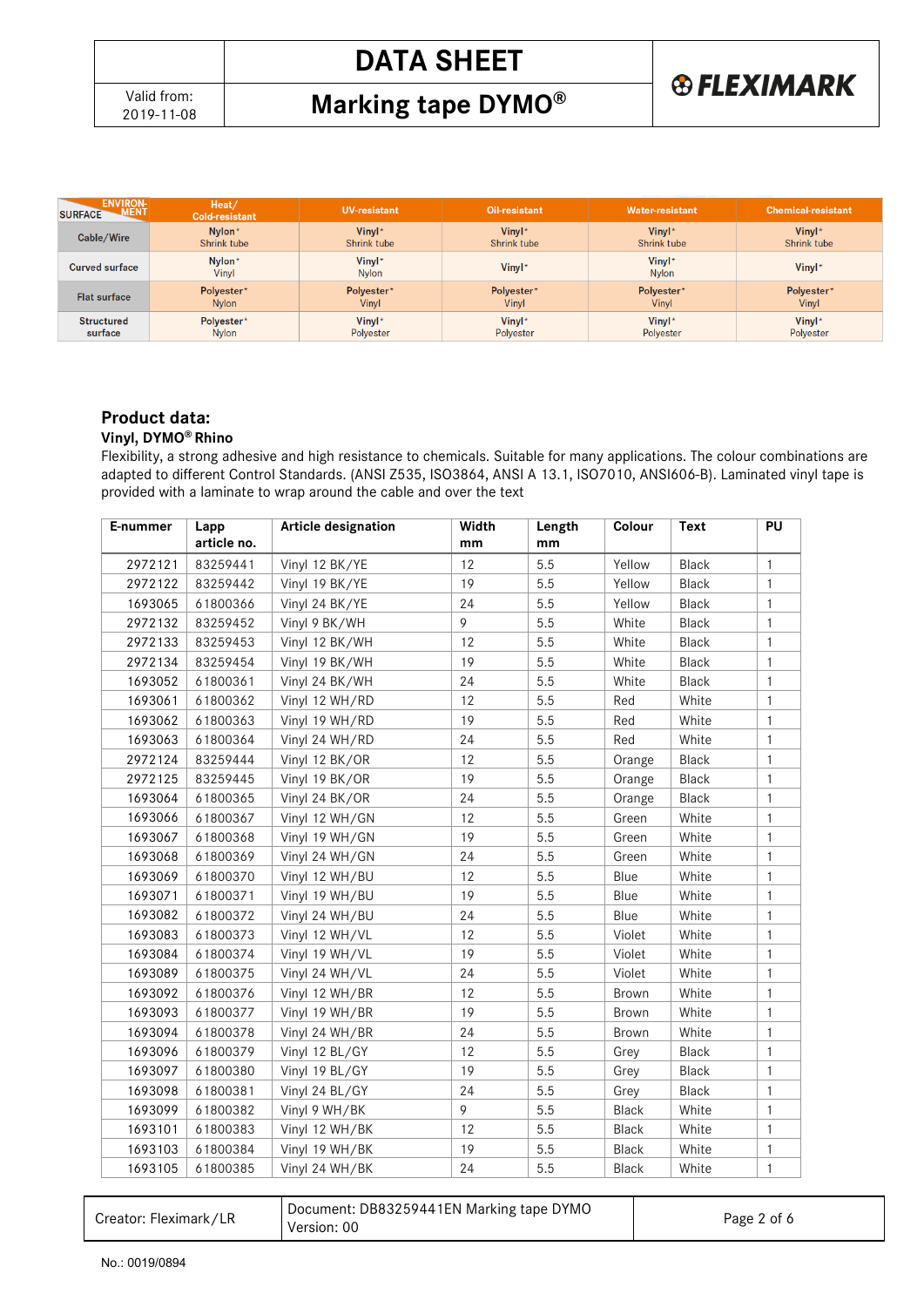

**Marking tape DYMO®** 

| Laminated    | Vınvl    |                                         |          |             |       |              |  |
|--------------|----------|-----------------------------------------|----------|-------------|-------|--------------|--|
| 16484<br>ن ا | 83259455 | /WH<br>BK<br>Z4 1<br>Laminated<br>vinvl | 24<br>∠¬ | n n<br>ັບເປ | White | <b>Black</b> |  |

#### **Polyester, DYMO® Rhino**

Specially developed for tough industrial environment. Used on many different surfaces: smooth and textured. Strong resistance to solvents and chemicals. The colour combinations are adapted to different Control Standards (ANSI Z535, ISO3864, ANSI A 13.1, ISO7010, ANSI606-B).

| E-nummer | Lapp<br>article no. | <b>Article designation</b> | Width<br>mm | Length<br>m | Colour      | <b>Text</b>  | <b>PU</b> |
|----------|---------------------|----------------------------|-------------|-------------|-------------|--------------|-----------|
| 2972135  | 83259460            | Polyester 9 TR             | 9           | 5.5         | Transparent | <b>Black</b> |           |
| 1648405  | 83259461            | Polyester 12 TR            | 12          | 5.5         | Transparent | <b>Black</b> |           |
| 1648406  | 83259462            | Polyester 19 TR            | 19          | 5.5         | Transparent | <b>Black</b> |           |
| 1693107  | 61800386            | Polyester 24 TR            | 24          | 5.5         | Transparent | <b>Black</b> |           |
| 2972114  | 83259424            | Polyester 9 WH             | 9           | 5.5         | White       | <b>Black</b> |           |
| 2972115  | 83259425            | Polyester 12 WH            | 12          | 5.5         | White       | <b>Black</b> |           |
| 2972116  | 83259426            | Polyester 19 WH            | 19          | 5.5         | White       | <b>Black</b> |           |
| 1648404  | 83259430            | Polyester 24 WH            | 24          | 5.5         | White       | Black        |           |
| 2972117  | 83259427            | Polyester 9 SR             | 9           | 5.5         | Silver      | <b>Black</b> |           |
| 2972118  | 83259428            | Polyester 12 SR            | 12          | 5.5         | Silver      | <b>Black</b> |           |
| 2972119  | 83259429            | Polyester 19 SR            | 19          | 5.5         | Silver      | <b>Black</b> |           |
| 1693109  | 61800387            | Polyester 24 SR            | 24          | 5.5         | Silver      | <b>Black</b> |           |
| 2972495  | 83259465            | Polyester 6mm PLP-BLK-WH-6 | 6           | 6           | White       | <b>Black</b> |           |
| 2972496  | 83259466            | Polyester 6mm PLP-BLK-TR-6 | 6           | 6           | Transparent | <b>Black</b> |           |
| 2972497  | 83259467            | Polyester 6mm PLP-BK-SR-6  | 6           | 6           | Silver      | <b>Black</b> |           |

#### **Nylon, DYMO® Rhino**

Specially developed for tough industrial environment. Specially designed for labeling wires and cables. The color combinations are adapted to different Control Standards (ANSI Z535, ISO3864, ANSI A 13.1, ISO7010, ANSI606-B).

| E-nummer | Lapp        | Article designation | Width | Length | Colour | Text         | PU |
|----------|-------------|---------------------|-------|--------|--------|--------------|----|
|          | article no. |                     | mm    | mm     |        |              |    |
| 2972110  | 83259420    | Nylon 12 WH         | 12    | 3.5    | White  | <b>Black</b> |    |
| 2972111  | 83259421    | Nylon 19 WH         | 19    | 3.5    | White  | <b>Black</b> |    |
| 1648407  | 83259431    | Nylon 24 WH         | 24    | 3.5    | White  | <b>Black</b> |    |
| 2972112  | 83259422    | Nylon 12 YE         | 12    | 3.5    | Yellow | <b>Black</b> |    |
| 2972113  | 83259423    | Nylon 12 YE         | 19    | 3.5    | Yellow | <b>Black</b> |    |
| 1648408  | 83259432    | Nylon 24 YE         | 24    | 3.5    | Yellow | <b>Black</b> |    |

#### **Vinyl, DYMO® XTL**

Industrial multi-functional vinyl label. Ideal for indoor and outdoor labelling. Resistant to moisture, chemicals and UV. Many different colors according to OSHA, ANSI and ISO colour standards, workplace communication and security. UL969 Approved.

| E-nummer              | Lapp<br>article no. | Article designation                                     | Width<br>mm | Length<br>m | Colour      | Text         | <b>PU</b> |
|-----------------------|---------------------|---------------------------------------------------------|-------------|-------------|-------------|--------------|-----------|
| 1635393               | 83257146            | DYMO XTL Etikett VIN 12BK/TR                            | 12          |             | Transparent | <b>Black</b> |           |
| 1635394               | 83257147            | DYMO XTL Etikett VIN 19BK/TR                            | 19          |             | Transparent | <b>Black</b> |           |
| 1635395               | 83257148            | DYMO XTL Etikett VIN 24BK/TR                            | 24          |             | Transparent | <b>Black</b> |           |
| 1635396               | 83257149            | DYMO XTL Etikett VIN 41BK/TR                            | 41          |             | Transparent | <b>Black</b> |           |
| Creator: Fleximark/LR |                     | Document: DB83259441EN Marking tape DYMO<br>Version: 00 |             |             |             | Page 3 of 6  |           |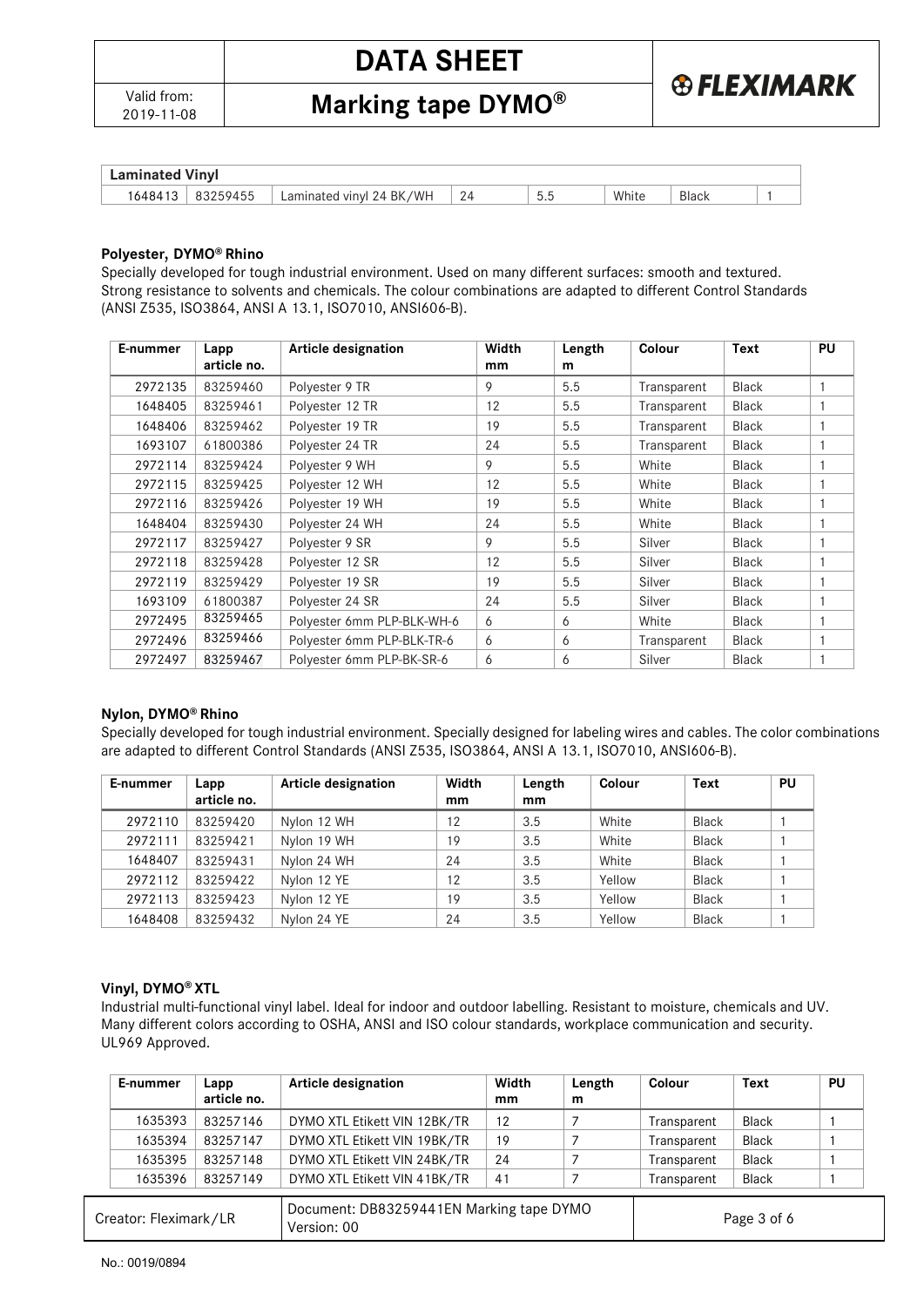Valid from:<br>2019-11-08

**Marking tape DYMO®** 

**®FLEXIMARK** 

| 1635397 | 83257150 | DYMO XTL Etikett VIN 54BK/TR             | 54 | $\overline{7}$   | Transparent | Black                 | $\mathbf{1}$ |
|---------|----------|------------------------------------------|----|------------------|-------------|-----------------------|--------------|
| 1635398 | 83257151 | DYMO XTL Etikett VIN 12RD/TR             | 12 | $\overline{7}$   | Transparent | Red                   | $\mathbf{1}$ |
| 1635399 | 83257152 | DYMO XTL Etikett VIN 19RD/TR             | 19 | $\overline{7}$   | Transparent | Red                   | 1            |
| 1635400 | 83257153 | DYMO XTL Etikett VIN 24RD/TR             | 24 | $\overline{7}$   | Transparent | Red                   | 1            |
| 1635401 | 83257154 | DYMO XTL Etikett VIN 41RD/TR             | 41 | $\overline{7}$   | Transparent | Red                   | $\mathbf{1}$ |
| 1635402 | 83257155 | DYMO XTL Etikett VIN 54RD/TR             | 54 | $\overline{7}$   | Transparent | Red                   | $\mathbf{1}$ |
| 1635403 | 83257156 | DYMO XTL Etikett VIN 12BK/WH             | 12 | 7                | White       | Black                 | 1            |
| 1635404 | 83257157 | DYMO XTL Etikett VIN 19BK/WH             | 19 | $\overline{7}$   | White       | Black                 | 1            |
| 1635405 | 83257158 | DYMO XTL Etikett VIN 24BK/WH             | 24 | $\overline{7}$   | White       | Black                 | 1            |
| 1635406 | 83257159 | DYMO XTL Etikett VIN 41BK/WH             | 41 | $\overline{7}$   | White       | Black                 | $\mathbf{1}$ |
| 1635407 | 83257160 | DYMO XTL Etikett VIN 54BK/WH             | 54 | $\overline{7}$   | White       | Black                 | $\mathbf{1}$ |
| 1635408 | 83257161 | DYMO XTL Etikett VIN 12RD/WH             | 12 | 7                | White       | Red                   | $\mathbf{1}$ |
| 1635409 | 83257162 | DYMO XTL Etikett VIN 19RD/WH             | 19 | $\overline{7}$   | White       | Red                   | $\mathbf{1}$ |
| 1635411 | 83257163 | DYMO XTL Etikett VIN 24RD/WH             | 24 | $\overline{7}$   | White       | Red                   | $\mathbf{1}$ |
| 1635413 | 83257164 | DYMO XTL Etikett VIN 41RD/WH             | 41 | 7                | White       | Red                   | $\mathbf{1}$ |
| 1635415 | 83257165 | DYMO XTL Etikett VIN 54RD/WH             | 54 | $\overline{7}$   | White       | Red                   | $\mathbf{1}$ |
| 1635416 | 83257166 | DYMO XTL Etikett VIN 12WH/RD             | 12 | 7                | Red         | White                 | 1            |
| 1635417 | 83257167 | DYMO XTL Etikett VIN 19WH/RD             | 19 | $\overline{7}$   | Red         | White                 | 1            |
| 1635418 | 83257168 | DYMO XTL Etikett VIN 24WH/RD             | 24 | $\overline{7}$   | Red         | White                 | 1            |
| 1635419 | 83257169 | DYMO XTL Etikett VIN 41WH/RD             | 41 | $\boldsymbol{7}$ | Red         | White                 | $\mathbf{1}$ |
| 1635420 | 83257170 | DYMO XTL Etikett VIN 54WH/RD             | 54 | $\overline{7}$   | Red         | White                 | $\mathbf{1}$ |
| 1635421 | 83257171 | DYMO XTL Etikett VIN 12BK/OG             | 12 | $\overline{7}$   | Orange      | <b>Black</b>          | $\mathbf{1}$ |
| 1635422 | 83257172 | DYMO XTL Etikett VIN 19BK/OG             | 19 | 7                | Orange      | <b>Black</b>          | $\mathbf{1}$ |
| 1635423 | 83257173 | DYMO XTL Etikett VIN 24BK/OG             | 24 | $\overline{7}$   | Orange      | Black                 | $\mathbf{1}$ |
| 1635424 | 83257174 | DYMO XTL Etikett VIN 41BK/OG             | 41 | $\overline{7}$   | Orange      | <b>Black</b>          | $\mathbf{1}$ |
| 1635425 | 83257175 | DYMO XTL Etikett VIN 54BK/OG             | 54 | 7                | Orange      | <b>Black</b>          | $\mathbf{1}$ |
| 1635426 | 83257176 | DYMO XTL Etikett VIN 12BK/YE             | 12 | $\overline{7}$   | Yellow      | <b>Black</b>          | $\mathbf{1}$ |
| 1635427 | 83257177 | DYMO XTL Etikett VIN 19BK/YE             | 19 | 7                | Yellow      | <b>Black</b>          | 1            |
| 1635428 | 83257178 | DYMO XTL Etikett VIN 24BK/YE             | 24 | $\overline{7}$   | Yellow      | <b>Black</b>          | $\mathbf{1}$ |
| 1635429 | 83257179 | DYMO XTL Etikett VIN 41BK/YE             | 41 | $\overline{7}$   | Yellow      | <b>Black</b>          | $\mathbf{1}$ |
|         |          |                                          | 54 | 7                | Yellow      |                       | 1            |
| 1635430 | 83257180 | DYMO XTL Etikett VIN 54BK/YE             |    |                  |             | <b>Black</b><br>White |              |
| 1635431 | 83257181 | DYMO XTL Etikett VIN 12WH/BU             | 12 | $\overline{7}$   | Blue        |                       | $\mathbf{1}$ |
| 1635432 | 83257182 | DYMO XTL Etikett VIN 19WH/BU             | 19 | $\overline{7}$   | Blue        | White                 | $\mathbf{1}$ |
| 1635433 | 83257183 | DYMO XTL Etikett VIN 24WH/BU             | 24 | $\overline{7}$   | Blue        | White                 | $\mathbf{1}$ |
| 1635434 | 83257184 | DYMO XTL Etikett VIN 41WH/BU             | 41 | $\overline{7}$   | Blue        | White                 | 1            |
| 1635435 | 83257185 | DYMO XTL Etikett VIN 54WH/BU             | 54 | $\boldsymbol{7}$ | Blue        | White                 | $\mathbf{1}$ |
| 1635436 | 83257186 | DYMO XTL Etikett VIN 12WH/GN             | 12 | 7                | Green       | White                 | 1            |
| 1635437 | 83257187 | DYMO XTL Etikett VIN 19WH/GN             | 19 | $\overline{7}$   | Green       | White                 | 1            |
| 1635438 | 83257188 | DYMO XTL Etikett VIN 24WH/GN             | 24 | $\overline{7}$   | Green       | White                 | 1            |
| 1635439 | 83257189 | DYMO XTL Etikett VIN 41WH/GN             | 41 | $\overline{7}$   | Green       | White                 | 1            |
| 1635440 | 83257190 | DYMO XTL Etikett VIN 54WH/GN             | 54 | $\overline{7}$   | Green       | White                 | 1            |
| 1635441 | 83257191 | DYMO XTL Etikett VIN 12WH/BN             | 12 | 7                | Brown       | White                 | 1            |
| 1635442 | 83257192 | DYMO XTL Etikett VIN 19WH/BN             | 19 | $\overline{7}$   | Brown       | White                 | 1            |
| 1635443 | 83257193 | DYMO XTL Etikett VIN 24WH/BN             | 24 | $\overline{7}$   | Brown       | White                 | 1            |
| 1635444 | 83257194 | DYMO XTL Etikett VIN 41WH/BN             | 41 | $\overline{7}$   | Brown       | White                 | 1            |
| 1635445 | 83257195 | DYMO XTL Etikett VIN 54WH/BN             | 54 | 7                | Brown       | White                 | 1            |
| 1635446 | 83257196 | DYMO XTL Etikett VIN 12WH/VT             | 12 | $\overline{7}$   | Violet      | White                 | 1            |
| 1635447 | 83257197 | DYMO XTL Etikett VIN 19WH/VT             | 19 | 7                | Violet      | White                 | 1            |
| 1635448 | 83257198 | DYMO XTL Etikett VIN 24WH/VT             | 24 | $\overline{7}$   | Violet      | White                 | 1            |
| 1635449 | 83257199 | DYMO XTL Etikett VIN 41WH/VT             | 41 | $\overline{7}$   | Violet      | White                 | 1            |
| 1635450 | 83257200 | DYMO XTL Etikett VIN 54WH/VT             | 54 | $\boldsymbol{7}$ | Violet      | White                 | 1            |
| 1635451 | 83257201 | DYMO XTL Etikett VIN 12WH/BK             | 12 | 7                | Black       | Violet                | $\mathbf{1}$ |
|         |          |                                          |    |                  |             |                       |              |
|         |          | Document: DR83259441FN Marking tane DYMO |    |                  |             |                       |              |

| Creator: Fleximark/LR | Document: DB83259441EN Marking tape DYMO<br>Version: 00 | Page 4 of 6 |
|-----------------------|---------------------------------------------------------|-------------|
|-----------------------|---------------------------------------------------------|-------------|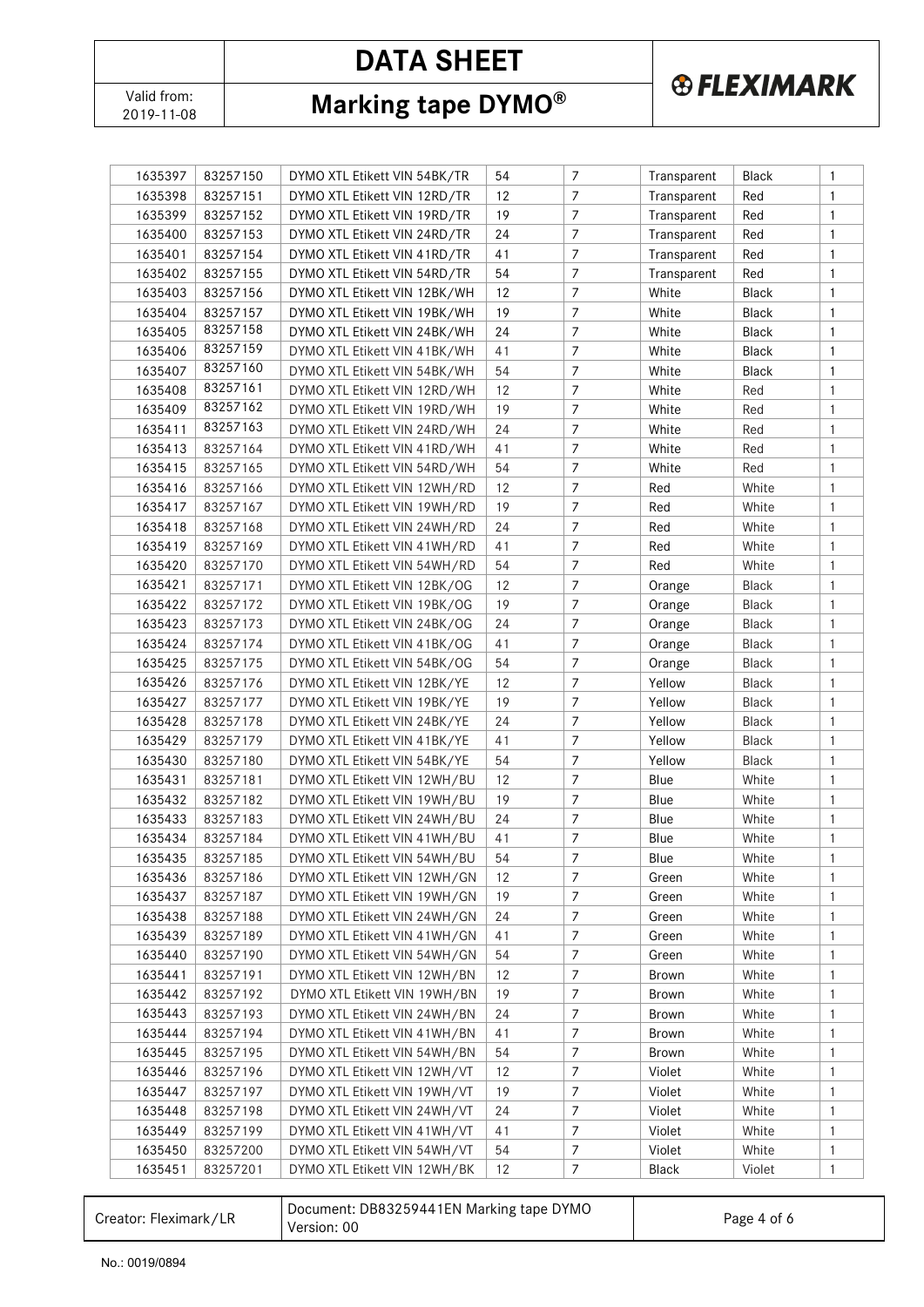Valid from:<br>2019-11-08

**Marking tape DYMO®** 

| 1635452 | 83257202 | DYMO XTL Etikett VIN 19WH/BK | 19 | <b>Black</b> | Violet |  |
|---------|----------|------------------------------|----|--------------|--------|--|
| 1635453 | 83257203 | DYMO XTL Etikett VIN 24WH/BK | 24 | <b>Black</b> | Violet |  |
| 1635454 | 83257204 | DYMO XTL Etikett VIN 41WH/BK | 41 | <b>Black</b> | Violet |  |
| 1635455 | 83257205 | DYMO XTL Etikett VIN 54WH/BK | 54 | <b>Black</b> | Violet |  |
| 1635456 | 83257206 | DYMO XTL Etikett VIN 12BK/GY | 12 | <b>Black</b> | Grey   |  |
| 1635457 | 83257207 | DYMO XTL Etikett VIN 19BK/GY | 19 | <b>Black</b> | Grey   |  |
| 1635458 | 83257208 | DYMO XTL Etikett VIN 24BK/GY | 24 | Black        | Grey   |  |
| 1635459 | 83257209 | DYMO XTL Etikett VIN 41BK/GY | 41 | Black        | Grey   |  |
| 1635460 | 83257210 | DYMO XTL Etikett VIN 54BK/GY | 54 | <b>Black</b> | Grey   |  |

**& FLEXIMARK** 

#### **Vinyl laminated, DYMO® XTL**

Industrial laminated marking tape for cable marking. Finished sizes with transparent protection over the text. Resistance to chemicals, oil, moisture, abrasion and bleaching. UL969 Approved (Standard for marking and labelling systems).

| E-nummer | Lapp        | <b>Article designation</b>    | Width | Length | Colour | <b>Text</b>  | PU |
|----------|-------------|-------------------------------|-------|--------|--------|--------------|----|
|          | article no. |                               | mm    | mm     |        |              |    |
| 1635343  | 83257119    | DYMO XTL Etikett LAM 21x21WH  | 21    | 21     | White  | Black        |    |
| 1635346  | 83257120    | DYMO XTL Etikett LAM 21x39WH  | 21    | 39     | White  | Black        |    |
| 1635351  | 83257121    | DYMO XTL Etikett LAM 21x102WH | 21    | 102    | White  | <b>Black</b> |    |
| 1635353  | 83257122    | DYMO XTL Etikett LAM 38x21WH  | 38    | 21     | White  | <b>Black</b> |    |
| 1635354  | 83257123    | DYMO XTL Etikett LAM 38x39WH  | 38    | 39     | White  | <b>Black</b> |    |
| 1635355  | 83257124    | DYMO XTL Etikett LAM 38x102WH | 38    | 102    | White  | Black        |    |
| 1635356  | 83257125    | DYMO XTL Etikett LAM 51x21WH  | 51    | 21     | White  | Black        |    |
| 1635357  | 83257126    | DYMO XTL Etikett LAM 51x39WH  | 51    | 39     | White  | <b>Black</b> |    |
| 1635358  | 83257127    | DYMO XTL Etikett LAM 51x102WH | 51    | 102    | White  | Black        |    |
| 1635359  | 83257128    | DYMO XTL Etikett 51x102 OG&WH | 51    | 102    | Orange | White        |    |
| 1635361  | 83257129    | DYMO XTL Etikett 51x102 YE&WH | 51    | 102    | Yellow | White        |    |
| 1635363  | 83257130    | DYMO XTL Etikett 51x102 BU&WH | 51    | 102    | Blue   | White        |    |
| 1635365  | 83257131    | DYMO XTL Etikett 51x102 RD&WH | 51    | 102    | Red    | White        |    |

#### **Vinyl preformatted labels, DYMO® XTL**

Industry branded tape for harsh environments. Predefined industrial labels for DYMO XTL Labels. Ideal labelling for flat surfaces. Easier printing of label series. UL969 Approved (Standard for marking and labelling systems).

| E-nummer | Lapp<br>article no. | Article designation      | Width<br>mm | Length<br>mm | Colour | <b>Text</b>  | PU |
|----------|---------------------|--------------------------|-------------|--------------|--------|--------------|----|
| 1635334  | 83257114            | DYMO XTL Etikett 9x25WH  | 9           | 25           | White  | <b>Black</b> |    |
| 1635326  | 83257110            | DYMO XTL Etikett 12x12WH | 12          | 12           | White  | <b>Black</b> |    |
| 1635335  | 83257115            | DYMO XTL Etikett 12x19WH | 12          | 19           | White  | <b>Black</b> |    |
| 1635327  | 83257111            | DYMO XTL Etikett 12x25WH | 12          | 25           | White  | <b>Black</b> |    |
| 1635328  | 83257112            | DYMO XTL Etikett 12x38WH | 12          | 38           | White  | <b>Black</b> |    |
| 1635337  | 83257116            | DYMO XTL Etikett 19x25WH | 19          | 25           | White  | <b>Black</b> |    |
| 1635333  | 83257113            | DYMO XTL Etikett 25x25WH | 25          | 25           | White  | Black        |    |
| 1635339  | 83257117            | DYMO XTL Etikett 25x51WH | 25          | 51           | White  | Black        |    |
| 1635341  | 83257118            | DYMO XTL Etikett 51x76WH | 51          | 76           | White  | <b>Black</b> |    |

| Creator: Fleximark/LR | Document: DB83259441EN Marking tape DYMO<br>Version: 00 | Page 5 of 6 |
|-----------------------|---------------------------------------------------------|-------------|
|-----------------------|---------------------------------------------------------|-------------|